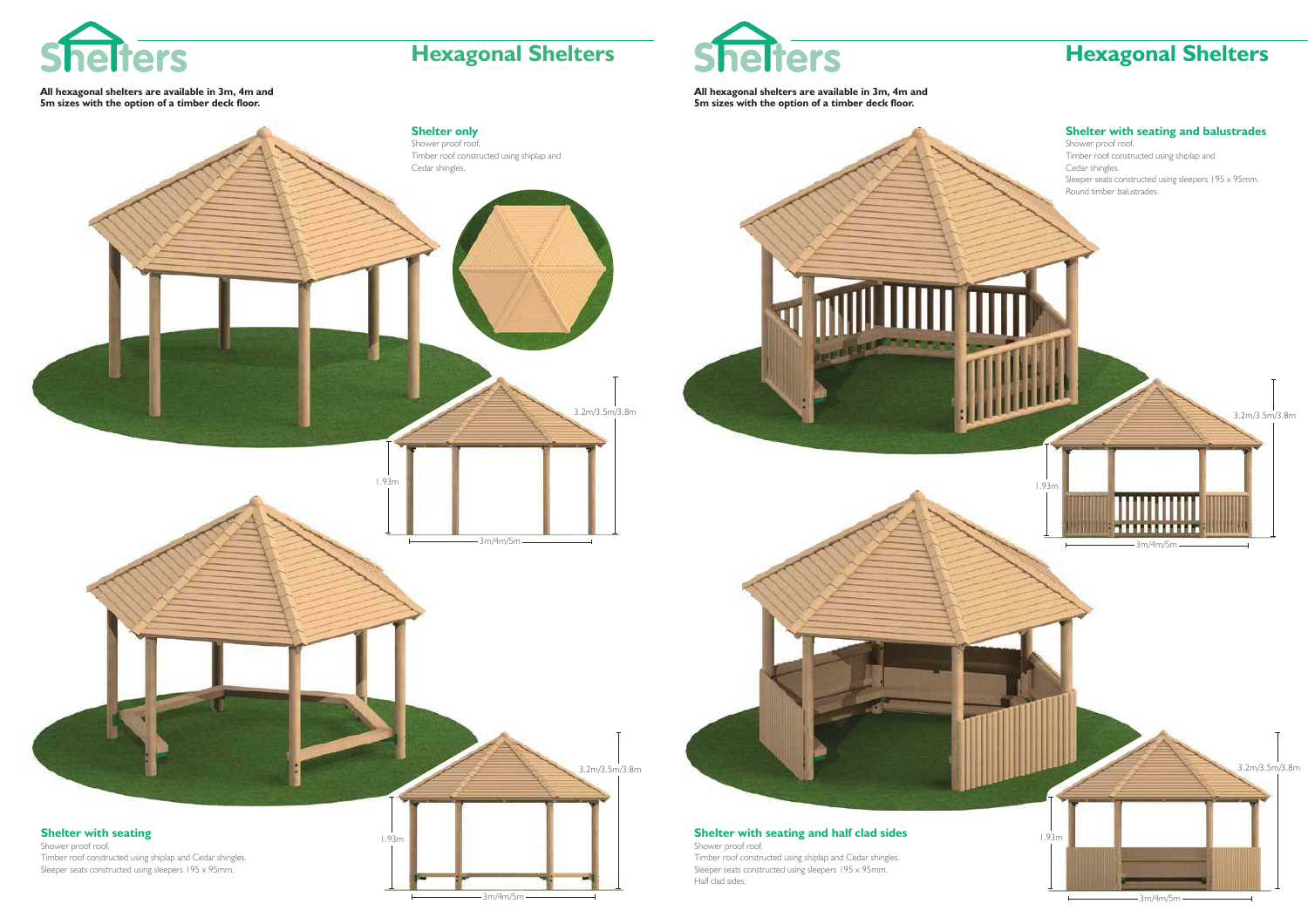



**Shelter with half clad sides**







**Timber seating area with benches and table**

 Sleeper benches with table constructed using 195mm x 95mm SleepersShower proof roof.Timber roof constructed using Shiplap boards.